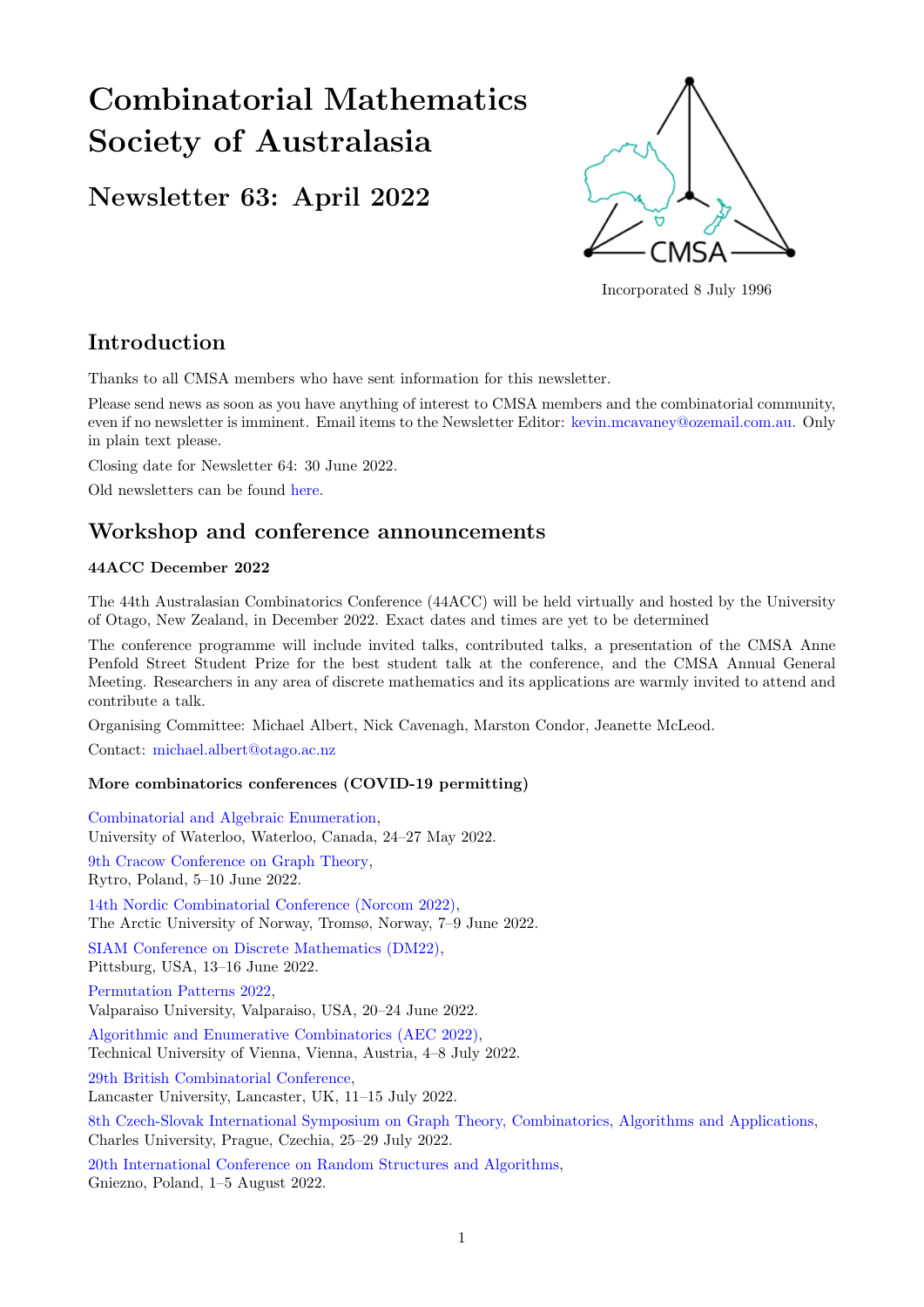[Maribor Graph Theory Conference \(MGTC 2022\),](https://conferences.matheo.si/event/37/) University of Maribor, Maribor, Slovenia, 11–15 September 2022. [30th International Symposium on Graph Drawing and Network Visualisation,](https://graphdrawing.github.io/gd2022/) Tokyo, Japan, 14–16 September 2022. [9th Polish Combinatorial Conference,](https://9pcc.wmi.amu.edu.pl/) Bedlewo, Poland, 18–24 September 2022.

### Recent news

#### CMSA Council elections

The CMSA Council for 2022, elected at the AGM in December last year, is as follows.

President: Thomas Britz Vice-President: John Bamberg Immediate Past President: Brendan McKay Secretary: Darryn Bryant Treasurer: Sara Herke Other Council Members: Michael Albert, Daniel Horsley, Dillon Mayhew, Jeanette McLeod, Jeroen Schillewaert, Gabriel Verret, Binzhou Xia

#### CMSA Seminars

This virtual seminar series is organised by Anita Liebenau (UNSW) and Nina Kamčey (Monash University). It is delivered roughly every two weeks via Zoom. Information on past and future seminars can be obtained [here.](http://combinatorics-australasia.org/seminars.html)

#### MATRIX

The Mathematical Research Institute MATRIX recently hosted the research workshop [Structural Graph Theory](https://www.matrix-inst.org.au/events/structural-graph-theory-downunder-ll/) [Downunder II.](https://www.matrix-inst.org.au/events/structural-graph-theory-downunder-ll/) It was wonderful to do face-to-face mathematics again. Participants included seven international visitors, six of whom stayed on at Monash University for another week.

Participants: Rutger Campbell, Pascal Gollin, Kevin Hendrey (Institute for Basic Science, Korea); Jane Tan, Youri Tamitegama, Freddie Illingworth (University of Oxford, UK); Bojan Mohar (Simon Fraser University, Canada); Katie Clinch (University of Melbourne); Daniel Harvey (Ballarat); Thomas Lesgourges (UNSW, Sydney); Marc Distel, Robert Hickingbotham, Tony Huynh, Jackson Goerner, David Wood (Monash University, Melbourne).

All CMSA members are encouraged to [submit proposals for MATRIX workshops.](https://www.matrix-inst.org.au/guidelines/) It is great way to kick-start research collaborations. [David Wood.](mailto: david.wood@monash.edu)

#### Student Symposium

Supported by MATRIX and AMSI, the [Student Symposium in Combinatorics,](https://sites.google.com/view/2022-student-symposium-comb/) is an online conference organised by combinatorics students for all students. It provides a friendly environment for students to discuss problems and present their research to other students around the world. Students in any area of combinatorics, as well as anyone who uses combinatorics in their research, are invited and encouraged to attend and to give a talk on their research. For those who are earlier in their studies, we welcome you to talk about your field and the research you plan to do! The symposium will be held virtually from 30 May to 3 June 2022. Contact: [sscombinatorics2022@gmail.com](mailto: sscombinatorics2022@gmail.com)

#### Grants awarded

Congratulations to the following who were recently awarded Australian Research Council [Discovery Projects](https://rms.arc.gov.au/RMS/Report/Download/Report/a3f6be6e-33f7-4fb5-98a6-7526aaa184cf/230) [2022](https://rms.arc.gov.au/RMS/Report/Download/Report/a3f6be6e-33f7-4fb5-98a6-7526aaa184cf/230) research grants.

Daniel Horsley (Monash University): The Zarankiewicz problem through linear hypergraphs and designs.

Nick Wormald (Monash University) and Anita Liebenau (UNSW): Enumeration and random generation of contingency tables with given margins.

#### New PhD

Congratulations to Nemanja Poznanović who was awarded a PhD by The University of Melbourne in February 2022 for his thesis entitled [Tetravalent Vertex- and Edge-Transitive Graphs,](https://minerva-access.unimelb.edu.au/items/529ef397-26f8-5d11-bafa-3b5cbd8c6c1c) which was supervised by Cheryl Praeger (UWA), Lawrence Reeves (Melbourne) and Sanming Zhou (Melbourne).